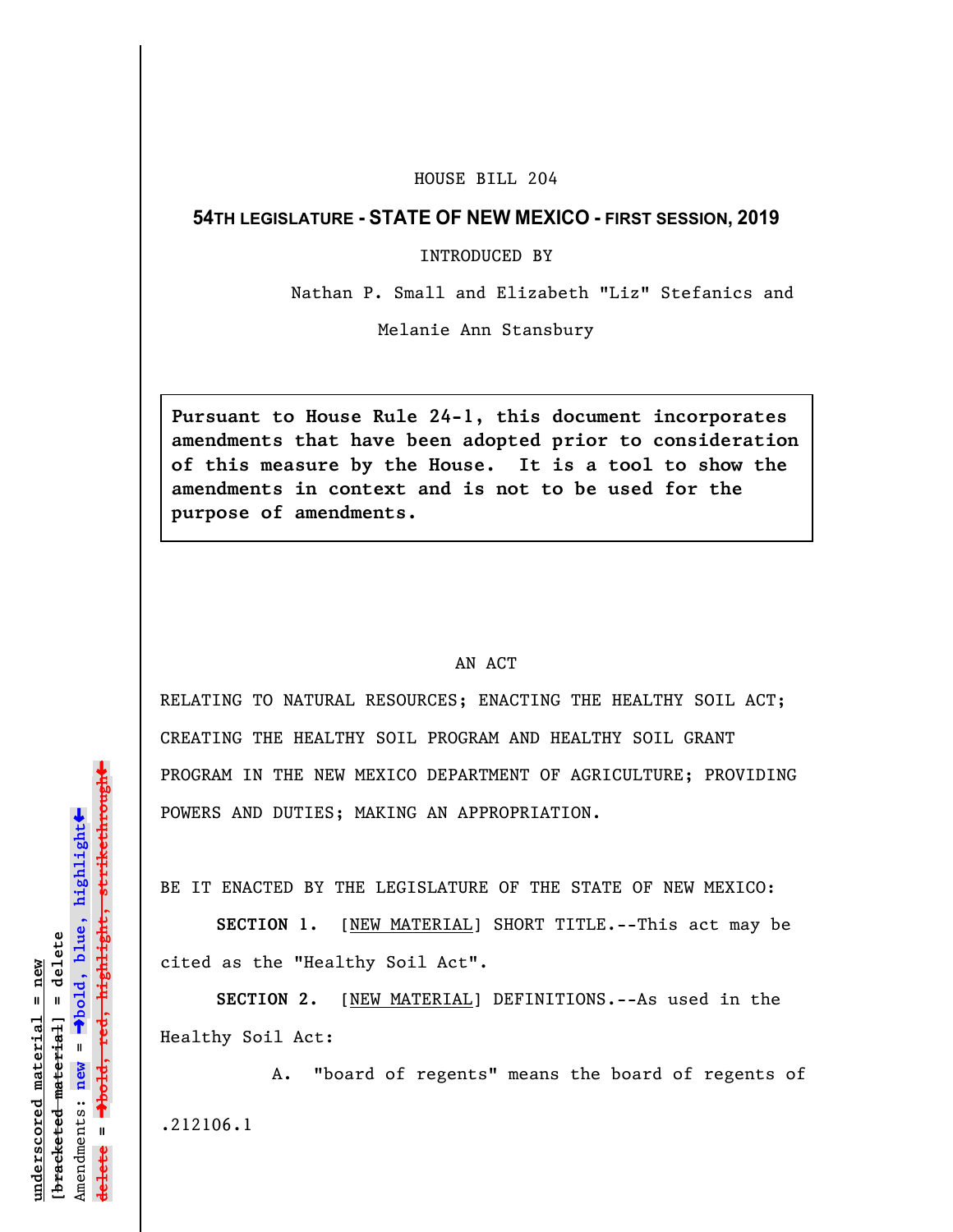New Mexico state university;

B. "champion" means a land manager that is declared a soil health champion due to the land manager's excellence in applying and promoting soil health principles, as modeled by the soil health champion program of the national association of conservation districts;

C. "commission" means the soil and water conservation commission;

D. "department" means the New Mexico department of agriculture;

HAWC<sup>+</sup>**E.** "district" means a soil and water conservation **district created pursuant to the Soil and Water Conservation District Act;**HAWC

HAWC→F. E.←HAWC "eligible entity" means a local governmental entity with proven land management capacity to support healthy soil and includes HAWC<sup>+</sup>the New Mexico state **university cooperative extension service, a soil and water** conservation district, HAWC an Indian nation, tribe or pueblo, a land grant or an acequia;

HAWC<sup>+</sup>S. F.+HAWC "healthy soil" means soil that enhances its continuing capacity to function as a biological system, increases its organic matter HAWC $\rightarrow$ and carbon content<HAWC and improves its structure and water- and nutrient-holding capacity HAWC→<sub>7</sub> ;←HAWC HAWC→resulting in net, long-term greenhouse gas **benefits;←HAWC** 

.212106.1

º**bold, red, highlight, strikethrough**  $\ddot{\bullet}$ º**bold, blue, highlight** bracketed material] = delete **[bracketed material] = delete** inderscored material = new **underscored material = new** Amendments: new = Amendments: **new** = **delete =** lelete

 $\ddag$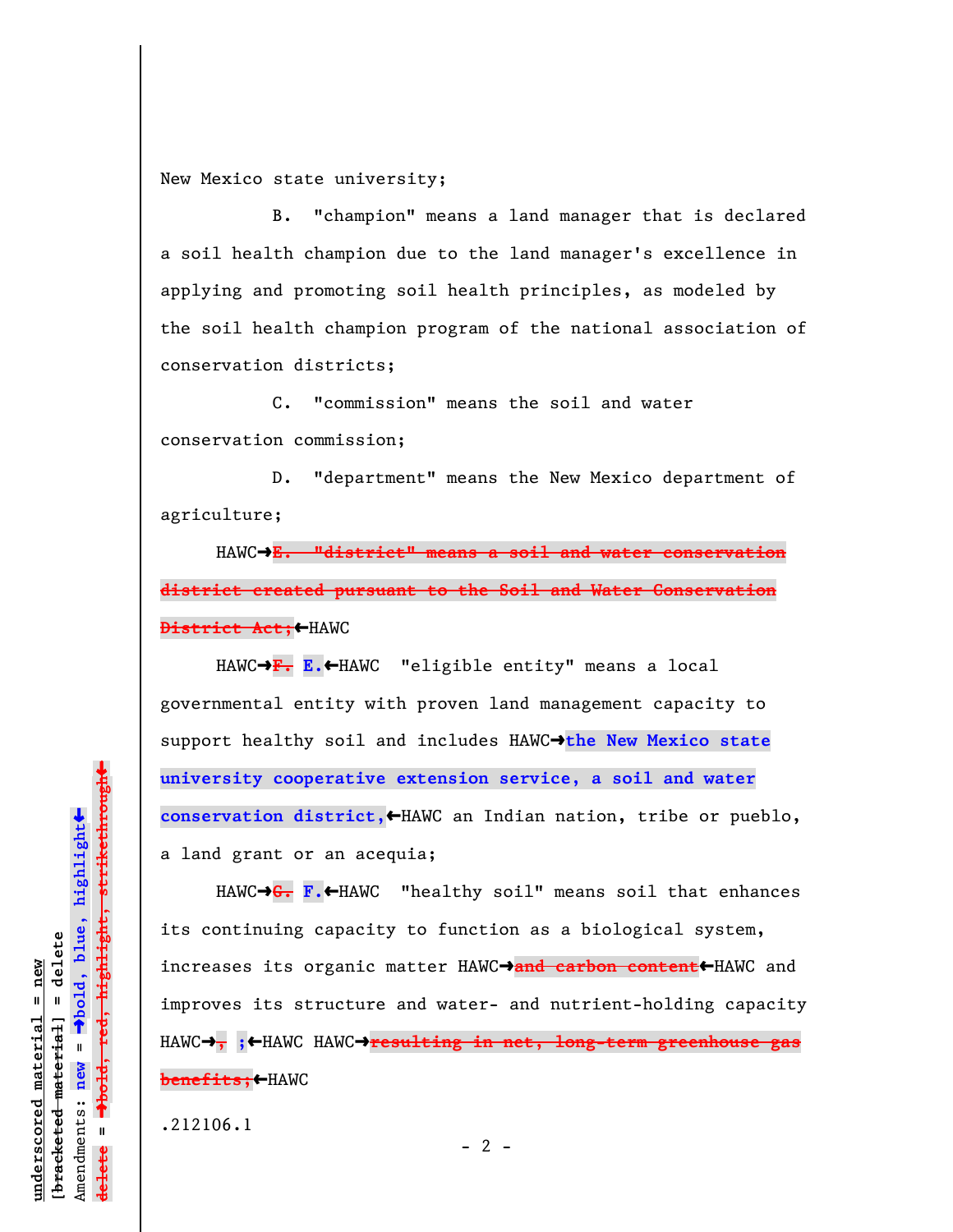HAWC→H. G.←HAWC "program" means the healthy soil program created in the Healthy Soil Act;

HAWC→<del>I.</del> H.←HAWC "soil health principle" means a principle that promotes soil health HAWC<sup>+</sup>in a given **environment**»HAWC and includes:

(1) keeping soil covered;

(2) minimizing soil disturbance on cropland and minimizing external inputs;

(3) maximizing biodiversity;

(4) maintaining a living root; or

(5) integrating animals into land management, including grazing animals, birds, beneficial insects or keystone species, such as earthworms;

HAWC→J. I.←HAWC "supported method" means a method that is based upon soil health principles and is scientifically supported to promote healthy soil HAWC $\rightarrow$ ; HAWC HAWC $\rightarrow$ and **includes:**

**(1) planting cover crops, perennials,**

**hedgerows, native grasses and other native vegetation;** 

**(2) multi-cropping;** 

**(3) adopting no-till or conservation tillage;** 

**(4) planned grazing with appropriate graze and**

**recovery periods and herd effect;** 

**(5) integrated crop livestock systems;** 

**(6) mulching;** 

.212106.1

**underscored material = new [bracketed material] = delete**

bracketed material] = delete inderscored material = new

Amendments: **new** =

Amendments: new

 $\mathbf{I}$ 

**delete =**

lelete

º**bold, blue, highlight**

º**bold, red, highlight, strikethrough**

 $\ddot{\bullet}$ 

 $\ddag$ 

 $-3 -$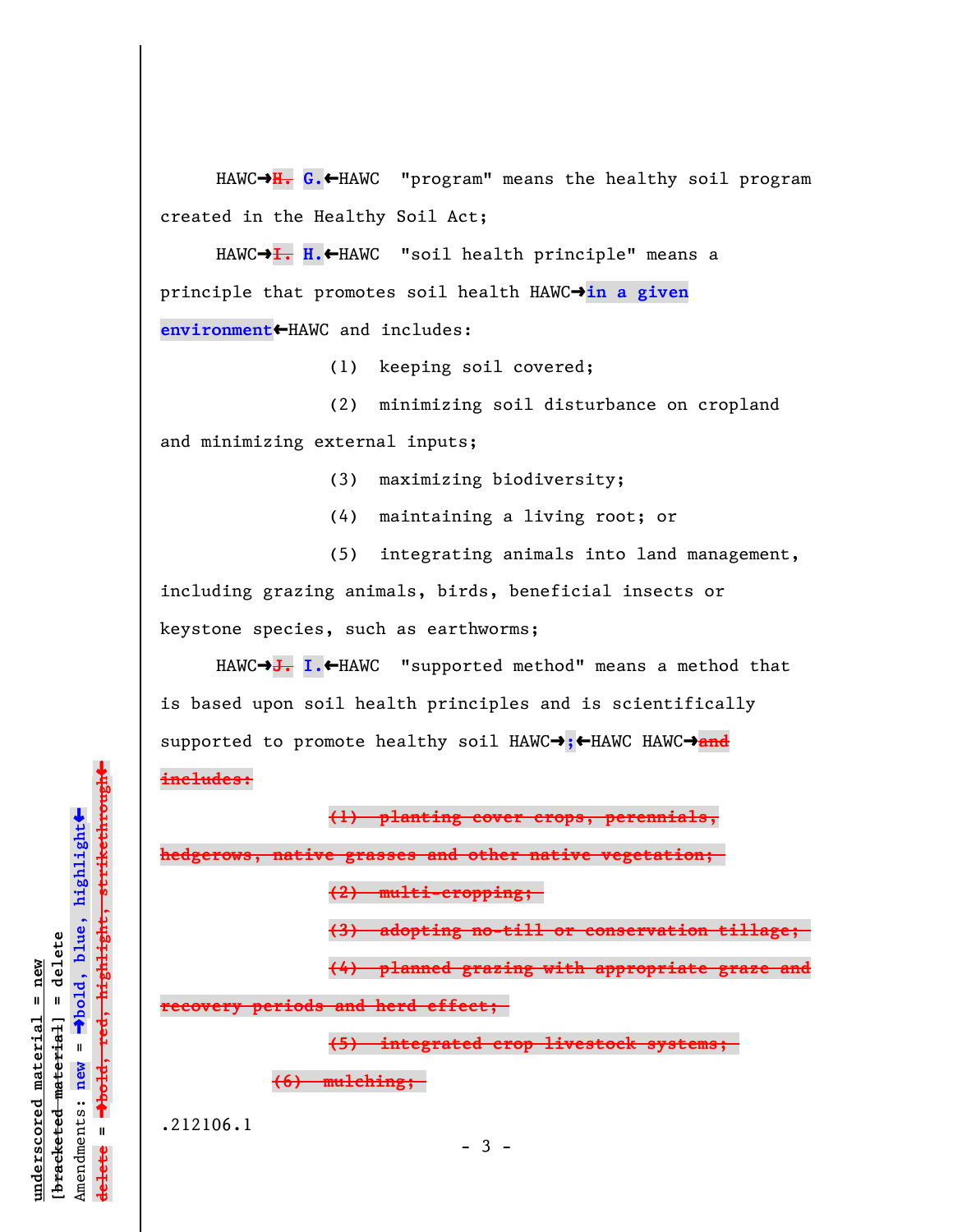**(7) compost application;** 

**(8) soil microbial stimulation and**

**inoculation; or**

**(9) on-site wetland and riparian**

**restoration;**»HAWC

HAWC→K. J.←HAWC "technical assistance" means assistance provided to a farmer or rancher to achieve the purpose of the Healthy Soil Act and includes outreach, education, financial assistance or assistance with project planning, project design, grant applications, project implementation or project reporting; and

HAWC→<del>L.</del> K.←HAWC "technical assistance provider" means a local, state, federal, tribal HCEDC→, or←HCEDC educational HCEDC<sup>+</sup>, nonprofit or nongovernmental<sup>+</sup>HCEDC entity with demonstrated technical expertise in designing and implementing agricultural management practices that contribute to healthy soils and includes a HAWC $\rightarrow$ soil and water conservation $\leftarrow$ HAWC district, the New Mexico state university cooperative extension service, the United States natural resources conservation service, the United States forest service, the United States bureau of land management, the state land office, the energy, minerals and natural resources department or the state forestry division.

**SECTION 3.** [NEW MATERIAL] HEALTHY SOIL PROGRAM--CREATED-- PURPOSE.--

.212106.1

 $\ddag$ º**bold, red, highlight, strikethrough**  $\ddot{\bullet}$ º**bold, blue, highlight**  $b$ racketed material] = delete **[bracketed material] = delete** inderscored material = new **underscored material = new** Amendments: **new** =  $\bar{\mathbf{u}}$ Amendments: new **delete =**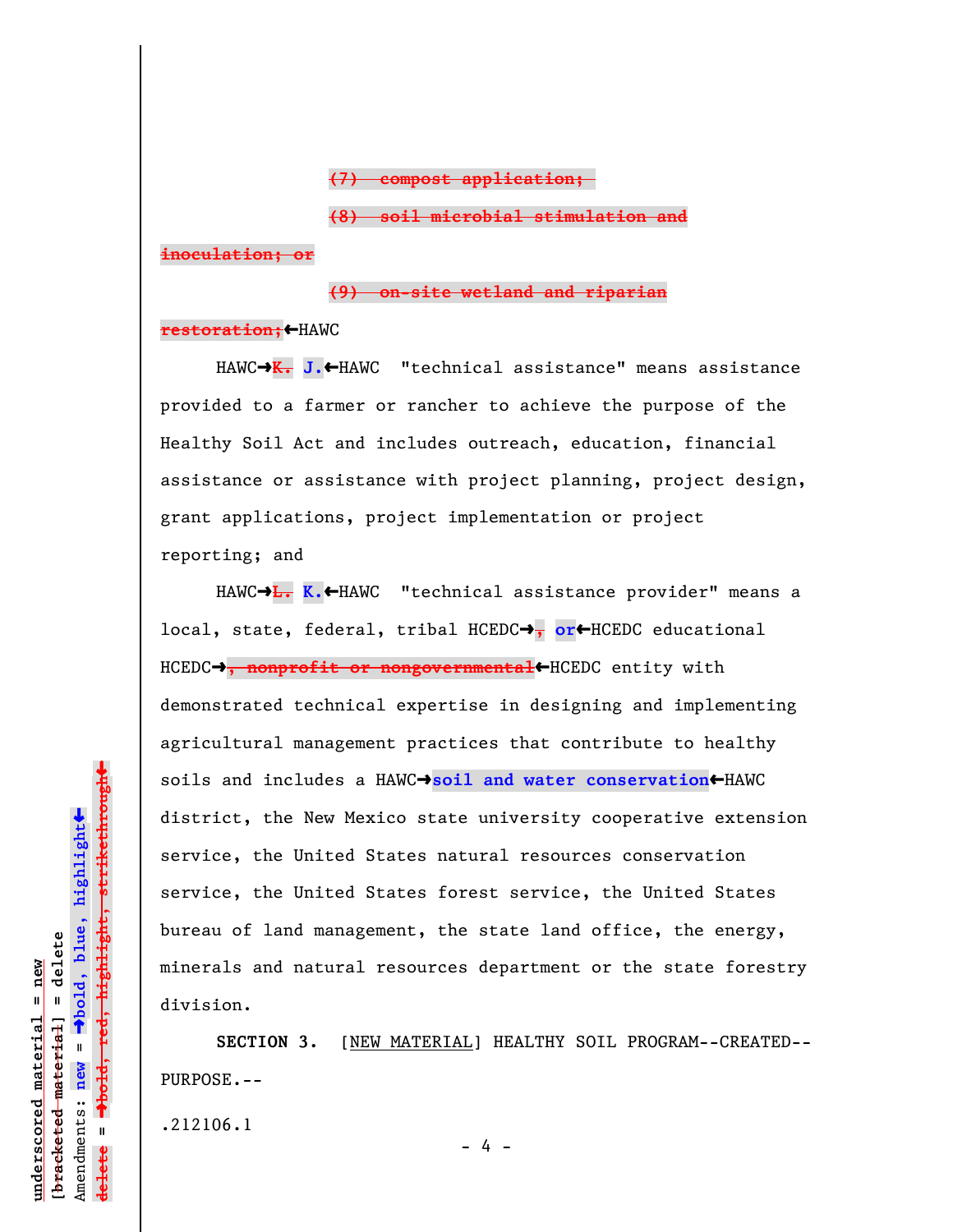A. The "healthy soil program" is created in the department. The department, with support and advice from the commission, shall administer the program.

B. The purpose of the program is to promote and support farming and ranching systems and other forms of land management that increase soil organic matter, HAWC<sup>+</sup>carbon **content,** HAWC aggregate stability, microbiology and water retention to improve the health, yield and profitability of the soils of the state.

**SECTION 4.** [NEW MATERIAL] HEALTHY SOIL PROGRAM--SOIL ASSESSMENT AND EDUCATION--GRANT PROGRAM--DEPARTMENT--DUTIES-- RULEMAKING.--

A. The program shall be composed of:

(1) a healthy soil assessment and education program;

(2) a healthy soil grants program; and

(3) other programs established by the department to accomplish the purposes of the Healthy Soil Act.

B. In administering the healthy soil assessment and education program, the department shall:

(1) work through HAWC→districts,←HAWC

technical assistance providers or eligible entities to:

(a) encourage farmers and ranchers and land managers to undertake voluntary soil health measurements; (b) raise awareness about desirable soil

.212106.1

 $- 5 -$ 

»º**bold, red, highlight, strikethrough** highlight, strikethrou  $\ddot{\bullet}$ º**bold, blue, highlight** bracketed material] = delete **[bracketed material] = delete** mderscored material = new **underscored material = new** Amendments: **new** =  $\mathbf{u}$ Amendments: new **delete =**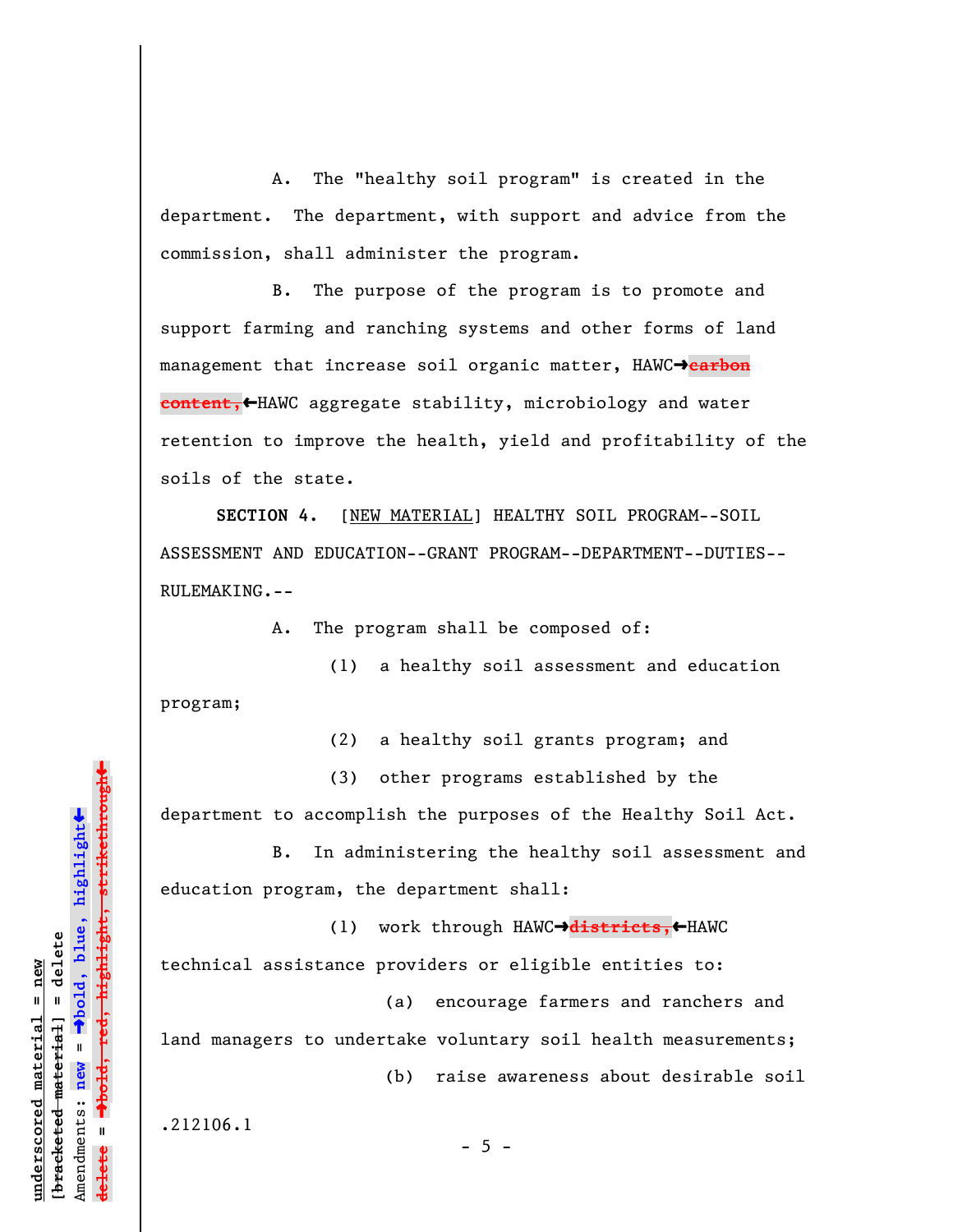health characteristics;

(c) facilitate on-site, producer-led workshops and training sessions to promote and engender soil health stewardship; and

(d) complete a baseline soil health assessment by testing the HAWC<sup>+</sup>carbon content<sup>+</sup>HAWC HAWC<sup>+</sup>organic matter<sup>+</sup>HAWC, water infiltration rate, microbiology and aggregate stability of soils, in addition to HAWC<sup>+</sup>analyzing phospholipids and<sup>+</sup>HAWC monitoring soil cover HAWC<sup>-</sup>or bare ground percentage<sup>+</sup>HAWC;

(2) establish a statewide network of champions to promote soil health stewardship, offer guidance to producers and land managers and encourage teamwork;

(3) create a program to provide ongoing training in soil health stewardship and workshop facilitation for champions HAWC<del>+, districts←</del>HAWC and eligible entities;

(4) in collaboration with technical assistance providers, sponsor soil health workshops and training sessions at research centers and learning sites throughout the state; and

(5) educate students and the general public about the importance of soil health stewardship.

C. In administering the healthy soil grant program, the department shall:

(1) award grants to HAWC→districts and←HAWC .212106.1

**underscored material = new [bracketed material] = delete**

bracketed material] = delete mderscored material = new

Amendments: **new** =

Amendments: new

 $\bar{\mathbf{u}}$ 

**delete =**

lelete

º**bold, blue, highlight**

º**bold, red, highlight, strikethrough**

 $\ddot{\bullet}$ 

 $\ddag$ 

 $- 6 -$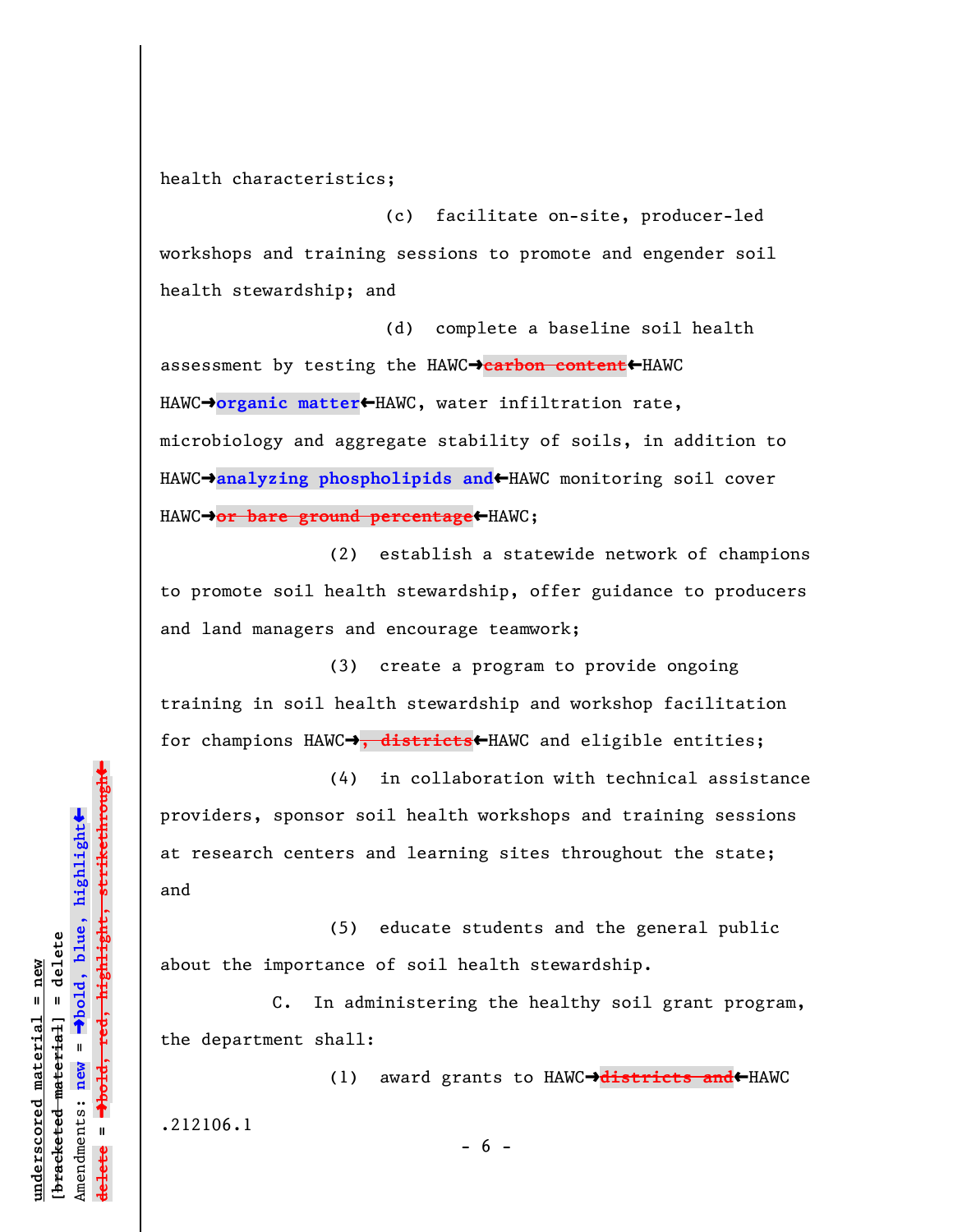eligible entities to provide technical assistance to producers and land managers in advancing soil health principles and implementing supported methods;

(2) develop a user-friendly grant program application and application and reporting processes;

(3) develop criteria for the award of grants; provided that grants shall be awarded equitably and priority may be given to HAWC<sup>+</sup>districts or<HAWC eligible entities serving young producers, veterans, small farms or ranches or for projects that benefit economically or socially disadvantaged communities; and

(4) ensure that grant funds are only used to advance soil health and soil health stewardship.

D. The department shall encourage producer, land manager, landowner and interagency collaboration in the management of healthy soils and shall:

(1) work with technical assistance providers to advance soil health stewardship across private, state, federal and tribal land jurisdictions by fostering collaboration among producers, land managers and landowners; and

(2) conduct outreach to producers and land managers to promote the program and other federal, state or local grant opportunities that support and promote healthy soils.

- 7 -

.212106.1

º**bold, red, highlight, strikethrough**  $\ddot{\bullet}$ º**bold, blue, highlight** bracketed material] = delete **[bracketed material] = delete** inderscored material = new **underscored material = new** Amendments: **new** =  $\mathbf{I}$ Amendments: new **delete =**

»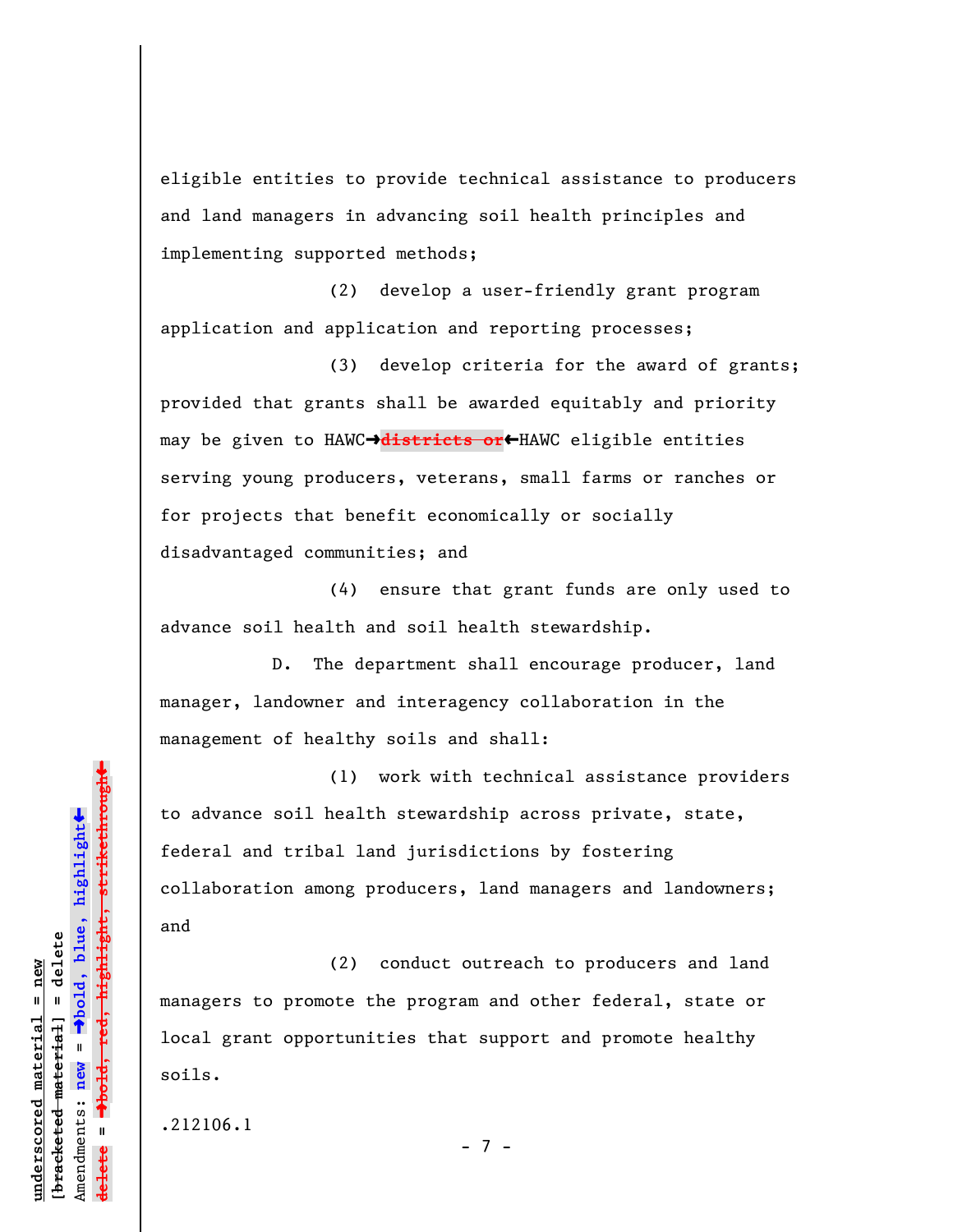E. In administering the program, the department shall support local economic growth in New Mexico and shall:

(1) identify ways to increase the generation and use of compost to build healthy soils;

(2) to the extent permitted by the Procurement Code, prioritize in-state sourcing of the resources needed for the program, including testing resources, compost, seeds, fencing supplies and equipment; and

(3) support the emerging market for food grown in New Mexico under management for healthy soils.

F. The department may adopt rules to carry out the Heathy Soil Act.

HCEDCº**SECTION 5. [NEW MATERIAL] HEALTHY SOIL ADVISORY GROUP.--**

**A. The department, in coordination with the commission, may convene a healthy soil advisory group to advise and assist with the effective implementation of the program.** 

**B. Members of the advisory group shall be qualified and knowledgeable regarding healthy soils and may include soil health specialists, producers, champions or representatives of nongovernmental organizations.**

**C. Public members of the healthy soil advisory group are entitled to receive per diem and mileage pursuant to** the Per Diem and Mileage Act. HICEDC

**SECTION HCEDC→6** 5←HCEDC. [NEW MATERIAL] USE OF

.212106.1

**underscored material = new [bracketed material] = delete**

bracketed material] = delete inderscored material = new

Amendments: **new** =

Amendments: new  $\mathbf{I}$ 

 $\bar{\mathbf{u}}$ 

**delete =**

lelete

º**bold, blue, highlight**

º**bold, red, highlight, strikethrough**

 $\ddot{\bullet}$ 

 $\ddag$